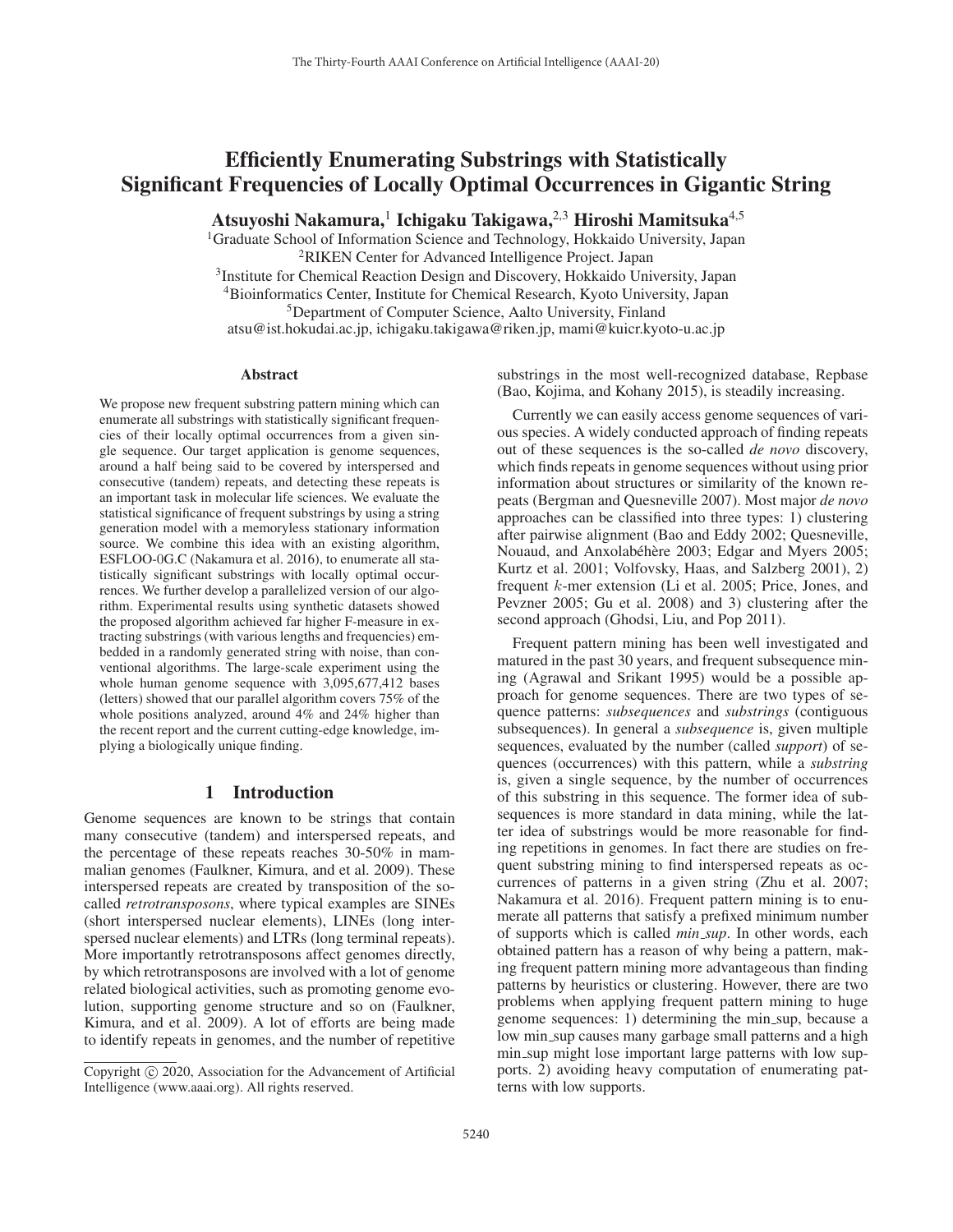The first problem can be addressed by enumerating *statistically significant* patterns (Terada et al. 2013). Statistical significance in mining frequent *subsequences* can be considered under an independence (memoryless) model (Low-Kam et al. 2013), which can compute the expected number of sequences with a candidate pattern in given multiple sequences and then the statistical significance of the real appearances of the pattern is tested by multiple hypothesis testing as to if a given family-wise error rate is achieved. This approach is for subsequences and not for substrings, and cannot be directly applied to mining frequent substrings in a given single string. However statistical significance under the memoryless model has been considered for genome sequence already (Ewens and Grant 2005) though not necessarily for mining patterns. Recently a method for enumerating the longest substring pairs appearing many times in a genome is proposed (Jelovic et al. 2018), checking the statistical significance under the assumption of randomly generated sequences. This method considers exactly the same strings, resulting in only short strings captured as statistically significant repeats.

We propose novel frequent substring pattern mining which, given a string, enumerates all substrings that occur in statistically significant frequencies under a string generation model with a memoryless stationary information source. Into this new framework of pattern mining, we incorporate the idea of frequent locally optimal occurrences (Nakamura et al. 2016), where pattern occurrences need local optimality in alignment with the pattern. This combination would be appropriate for considering the occurrences of interspersed repeats. For computational efficiency, we consider the simplest 0-gaped settings, in which occurrences must have a pattern with the same length. We say that, given  $p$ -value threshold α, pattern q with length m has *statistically significant frequency*, if the *p*-value on frequency  $f(q)$  of locally optimal occurrences of pattern q is at most  $\alpha$ , i.e.  $f(q) \geq \sigma_q$  for  $\sigma_q = \min\{\sigma \mid \mathbb{P}\{f(q) \geq \sigma\} \leq \alpha\}$ , where the probability is calculated using the assumed stochastic model of string generation. We use the lower bound  $\bar{\sigma}[m] = \min_{q:|q|=m} \sigma_q$ instead of  $\sigma_q$  for all length-m patterns q for computational efficiency. Frequency threshold  $\bar{\sigma}[m]$  for length-m patterns in a length-n string is approximated by  $\min\{\sigma \in \mathbb{N} \mid \sigma\}$  $\mathbb{P}\{X \geq \sigma \mid X \geq 1\} \leq \alpha\}$  for Poisson random variable  $\overrightarrow{X} \sim \text{Po}(\lambda)$  with  $\lambda = (n - m + 1)W_*(m)$ , where  $W_*(m)$ is the maximum value among occurrence probabilities of all length-m patterns in a random length-m string. Probability  $W_*(m)$  cannot be computed trivially, because many different strings can be locally optimal occurrences of a lengthm pattern and  $W_*(m)$  is the sum of those probabilities. We show an efficient algorithm of calculating  $W_*(m)$ , based on dynamic programming. We develop an efficient algorithm, E3SFLOO (Enumerate Substring patterns with Statistically Significant Frequencies of Locally Optimal Occurrences) incorporating the above calculation of  $\bar{\sigma}[m]$  ( $m = 1, \ldots, n$ ) into ESFLOO-0G.C (Nakamura et al. 2016) and further develop a parallelized version of E3SFLOO.

Effectiveness of E3SFLOO was demonstrated by using synthetic data of random strings in which substrings with various lengths, frequencies and noise are embedded.

Without noise, E3SFLOO could extract all embedded substrings (F-measure: 0.997), which was hard for ESFLOO-0G.C with any min\_sup (F-measure:  $\leq$ 0.688). In particular, E3SFLOO was robust, regarding approximate matching, achieving F-measure of 0.876 for strings, containing substrings with statistically significant frequency and noise of 4%. Also E3SFLOO ran fast enough for huge strings, for example, spending only 19.4 seconds for a string with 10,000,000 letters and 9,996 embedded substrings (75 letters at the longest). We found that parallelization (64 threads) made 36.34 times faster than that with only the main thread.

We applied E3SFLOO to the whole human genome sequence (around 3.1 billion letters) and examined the occurrences of the obtained patterns after postprocessing. The result shows that the occurrences covered 75% of the whole sequences, around 4% larger than the recent report by using P-clouds (de Koning et al. 2011). We further compared our occurrences with the positions annotated by RepeatMasker (Smit, Hubley, and Green 2017) basically as substrings similar to those which are already registered in Repbase (Bao, Kojima, and Kohany 2015), or annotated by Tandem Repeats Finder (TRF) (Benson 1999). These positions covered only around 51% of the entire genome, 24% lower than our coverage rate, and 87.5% of these positions were covered by our occurrences. Finally detected repeats with the length of <sup>&</sup>gt; 2, 000 showed the discovery of unknown repeats, some being distributed over different chromosomes. Overall these results imply that E3SFLOO can be a promising tool to detect unknown repeats in genome sequences, which might be covered by various types of repeats far more than those already found.

### 2 Problem Setting

Let Σ be a finite *alphabet* with *letters* as elements. For arbitrary two letters  $x, y \in \Sigma$ , real-valued function  $w(x, y)$ , called a *score function*, is defined to satisfy the following three conditions:

**SF1** 
$$
w(x, y) = w(y, x)
$$
 for all  $x, y \in \Sigma$ 

SF2  $w(x, x) > 0$  for all  $x \in \Sigma$ 

SF3  $w(x, y) < 0$  for some  $x, y \in \Sigma$ 

Positive  $w(x, y)$  implies that two letters x and y are similar. Sequence  $s = s[1] \cdots s[n]$  that is composed of letters  $s[1], \ldots, s[n] \in \Sigma$ , is a *string* and *n* is the *length* of string s. For two strings  $s = s[1] \cdots s[n], t = t[1] \cdots t[n]$ with the same length of n, *similarity score* S is defined as  $S(s,t) = \sum_{i=1}^{n} w(s[i], t[i]).$ <br>For  $1 \le i \le i \le n$  conse

For  $1 \le i \le j \le n$ , consecutive part  $s[i] \cdots s[j]$  of string<br>=  $s[1] \cdots s[n]$  is called a *substring* of s and denoted as  $s = s[1] \cdots s[n]$  is called a *substring* of s and denoted as  $s[i..j]$ . Note that  $s[i+1..i]$  is also used to denote a *null string*.

We consider approximate pattern  $p[1..m]$  that frequently occurs in string  $s[1..n]$ . As occurrences of pattern  $p[1..m]$  in string <sup>s</sup>[1..n], we consider *minimal locally optimal occurrences* defined as follows.

#### Definition 1 (Minimal locally optimal occurrences<sup>1</sup>)

*Substrings*  $s[i..i + m - 1]$  *of*  $s[1..n]$  *that satisfy the following two conditions are called* minimal locally optimal occurrences *of* <sup>p</sup>[1..m]*.*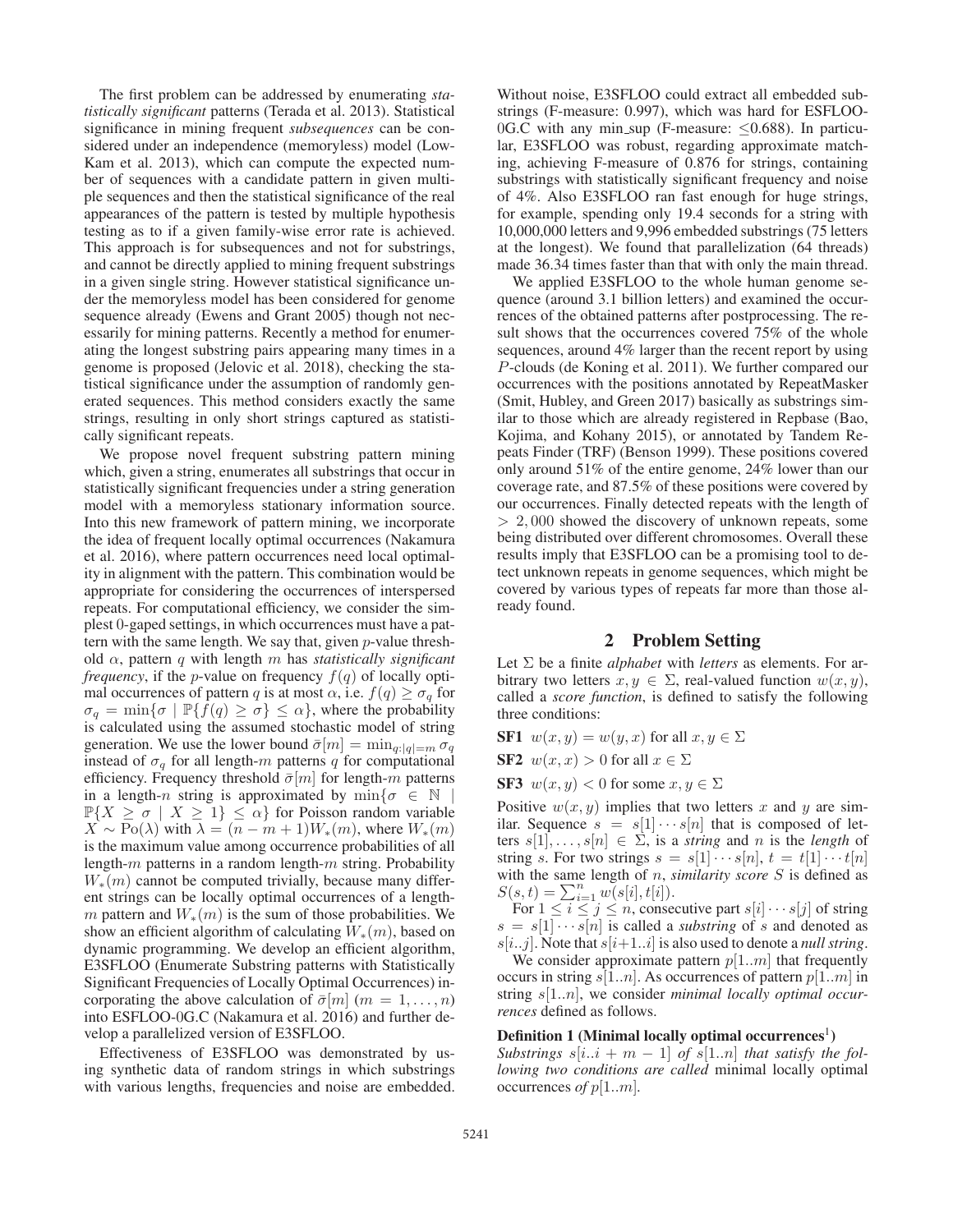**CS1**  $S(p[1..h], s[i..i+h-1]) > 0$  for all  $0 < h \leq m$ CS2  $S(p[1..m], s[i..i+m-1]) > S(p[1..h], s[i..i+h-1])$ *for all*  $0 \leq h < m$ 

**Example 1** *For*  $s = s[1..12] = abcaacbabba, p[1..5] =$ abcba and  $w(x, y)$  that is 1 for  $x = y$  and  $-1$  for  $x \neq$ <sup>y</sup>*,* <sup>s</sup>[8..12] *is a minimal locally optimal occurrence of* <sup>p</sup> *but* <sup>s</sup>[1..5] *and* <sup>s</sup>[4..8] *do not satisfy CS2 and CS1, respectively.*

The following problem is the frequent pattern mining problem considered in (Nakamura et al. 2016).

Problem 1 *Given string* s*, score function* w *and natural number*  $\sigma$ *, enumerate substrings s*[*i..j*] *of s for which minimal locally optimal occurrences appear in* s *at least* σ *times.*

In Problem 1, frequent patterns are defined by fixed threshold  $\sigma$ . Since short string patterns occur more frequently than long string patterns, statistically significant long patterns might be missed by using a large threshold while a lot of garbage short patterns might be extracted by using a small threshold.

To overcome this problem, we propose new frequent pattern mining, in which we give<sup>2</sup> p-value threshold  $\alpha$ , instead of fixed threshold  $\sigma$ , assuming that a given sequence is generated by a memoryless stationary information source. Consider memoryless stationary information source  $S_0(P_0)$  that generates letter x in  $\Sigma$  with probability  $P_0(x)$ . Let s' be a length-n random sequence generated from  $S_0(P_0)$ . Let  $\sigma(n, p, P_0, \alpha)$  be the minimum natural number  $\sigma$  such that minimal locally optimal occurrences of pattern  $p$  appear in s' at least  $\sigma$  times with the probability of at most  $\alpha$  under the condition that  $p$  appears in  $s'$  at least once<sup>3</sup>. Then, our frequent pattern mining can be described as follows.

Problem 2 *Given string* <sup>s</sup>[1..n]*, score function* <sup>w</sup>*, memoryless information source*  $S_0(P_0)$  *and positive real value*  $\alpha \in (0, 1)$ *, enumerate substrings s[i..j] of s, for which minimal locally optimal occurrences appear in* s *at least*  $\sigma(n, s[i..j], P_0, \alpha)$  *times.* 

## **3** Computing  $\sigma(n, p, P_0, \alpha)$

#### 3.1 Approximation by Poisson Distribution

Since a naive exact computation of  $\sigma(n, p, P_0, \alpha)$  would be very costly, we propose an approximate way of computing σ. Let  $s'[1..n]$  be a random sequence generated by a given<br>memoryless stationary information source  $S_0(P_0)$ . Then memoryless stationary information source  $S_0(P_0)$ . Then,  $s'[1..m], s'[2..m+1], \ldots, s'[n-m+1..n]$  can be seen as<br>a state transition sequence of a Markov information source a state transition sequence of a Markov information source with  $\Sigma^m$  states. Note that given pattern  $p[1..m]$  is one of the  $\Sigma^m$  states. Let  $\{w_q \mid q \in \Sigma^m\}$  be the stationary distribution over the state space  $\Sigma^m$ . Let  $Q(p)$  be the subset of  $\Sigma^m$  so that every member  $t[1..m]$  of  $Q(p)$  is a minimal locally optimal occurrence of  $p[1..m]$ , and let  $W_p$  denote  $\sum_{q \in Q(p)} w_q$ .

Let X be the number of member state occurrences in  $Q(p)$ in s'. Then,  $\sigma(n, p, P_0, \alpha)$  is expressed as

 $\sigma(n, p, P_0, \alpha) = \min\{\sigma \in \mathbb{N} \mid \mathbb{P}\{X \geq \sigma \mid X \geq 1\} \leq \alpha\}.$ We approximate<sup>4</sup> the distribution of  $X$  by Poisson distribution  $Po((n - m + 1)W_p)$ . Let  $X' \sim Po(\lambda)$ , where  $\lambda = (n - m + 1)W_p$ . Then,

$$
\mathbb{P}\{X \ge \sigma \mid X \ge 1\} \approx \mathbb{P}\{X' \ge \sigma \mid X' \ge 1\}
$$

$$
= \frac{1}{1 - e^{-\lambda}} \left(1 - e^{-\lambda} \sum_{i=0}^{\sigma-1} \frac{\lambda^i}{i!}\right)
$$

holds. Thus the following  $\tilde{\sigma}(n, p, P_0, \alpha)$  can be regarded as an approximate value of  $\sigma(n, p, P_0, \alpha)$ :

$$
\tilde{\sigma}(n, p, P_0, \alpha)
$$
\n
$$
= \min \left\{ \sigma \in \mathbb{N} \, \middle| \, \frac{1}{1 - e^{-\lambda}} \left( 1 - e^{-\lambda} \sum_{i=0}^{\sigma - 1} \frac{\lambda^i}{i!} \right) \le \alpha \right\}
$$
\nwhere  $\lambda = (n - m + 1)W_p$ 

To avoid computing  $\tilde{\sigma}(n, p, P_0, \alpha)$  for each pattern p, we<br>e the maximum value  $\bar{\sigma}(n, m, P_0, \alpha)$  of  $\tilde{\sigma}(n, n, P_0, \alpha)$ use the maximum value  $\bar{\sigma}(n, m, P_0, \alpha)$  of  $\tilde{\sigma}(n, p, P_0, \alpha)$ over all patterns  $p$  with the length of  $m$  that can be calculated using  $W_*(m) = \max_{p \in \Sigma^m} W_p$ :

$$
\bar{\sigma}(n, m, P_0, \alpha) = \tilde{\sigma}(n, \arg \max_{p \in \Sigma^m} W_p, P_0, \alpha)
$$
 (1)

### 3.2 Computing  $W_*(m)$

Consider the following simple score function  $w$ :

$$
w(x,y) = \begin{cases} a & (x=y) \\ -b & (x \neq y) \end{cases} \tag{2}
$$

where a and b are positive natural numbers with  $b > a > 0$ . Then similarity score  $S(p, t)$  is determined only by the number of unmatched positions. Also only unmatched positions determines if t is a minimal locally optimal occurrence of p. Let  $F(m)$  denote the family of unmatched position sets of minimal locally optimal occurrences of any  $p[1..m]$ , i.e.  $F(m) = \{ \{i \mid t[i] \neq p[i] \} \mid t \in Q(p) \}.$  Then,  $F(m)$  does not depend on  $p$  and is fixed for any  $p$  of length  $m$ . Thus by using the above score function w,  $W_p$  for pattern  $p \in$  $\sum_{i=1}^{m}$  can be computed as  $W_p = \sum_{t \in Q(p)} \prod_{i=1}^{m} P_0(t[i]) =$  $\sum_{S \in F(m)} \prod_{i \notin S} P_0(p[i]) \prod_{i \in S} (1 - P_0(p[i])$ . Let  $c_* =$  $\arg \max_{x \in \Sigma} P_0(x)$ . Then the following relation holds between  $W_*(m)$  and  $c_*$ .

**Theorem 1** Let  $p_*[1..m] = c_* \cdots c_*$ . Then, for score func*tion* w *defined as (2),*

$$
W_*(m) = W_{p_*} = \sum_{k=0}^{\lfloor \frac{a}{a+b}m \rfloor} |\{ S \in F(m) \mid |S| = k \}|
$$
  

$$
\times P_0(c_*)^{m-k} (1 - P_0(c_*))^k.
$$
  
<sup>4</sup>The distribution of *X* can be approximated by binomial dis-

tribution  $B(n - m + 1, W_p)$  for  $n \gg m$  due to the ergodicity of memoryless stationary source. Poison approximation is adequate for p[1..m] with small  $(n - m + 1)W_p$  and rare overlapping occurrences. For nonsmall  $(n - m + 1)W_p$ , a normal distribution can approximate the distribution of  $X$ , and for nonrare overlapping occurrences, *compound Poisson distribution* can be used as an approximation under  $Q(p) = \{p\}$  (Ewens and Grant 2005).

<sup>&</sup>lt;sup>1</sup>In (Nakamura et al. 2016), occurrences that satisfies this condition are called *minimal locally optimal* 0*-gap occurrences*.

<sup>&</sup>lt;sup>2</sup>p-value threshold  $\alpha$  corresponds to family-wise error rate  $\alpha n(n+1)/2.$ 

<sup>&</sup>lt;sup>3</sup>We need this condition because patterns are restricted to substrings of a given string.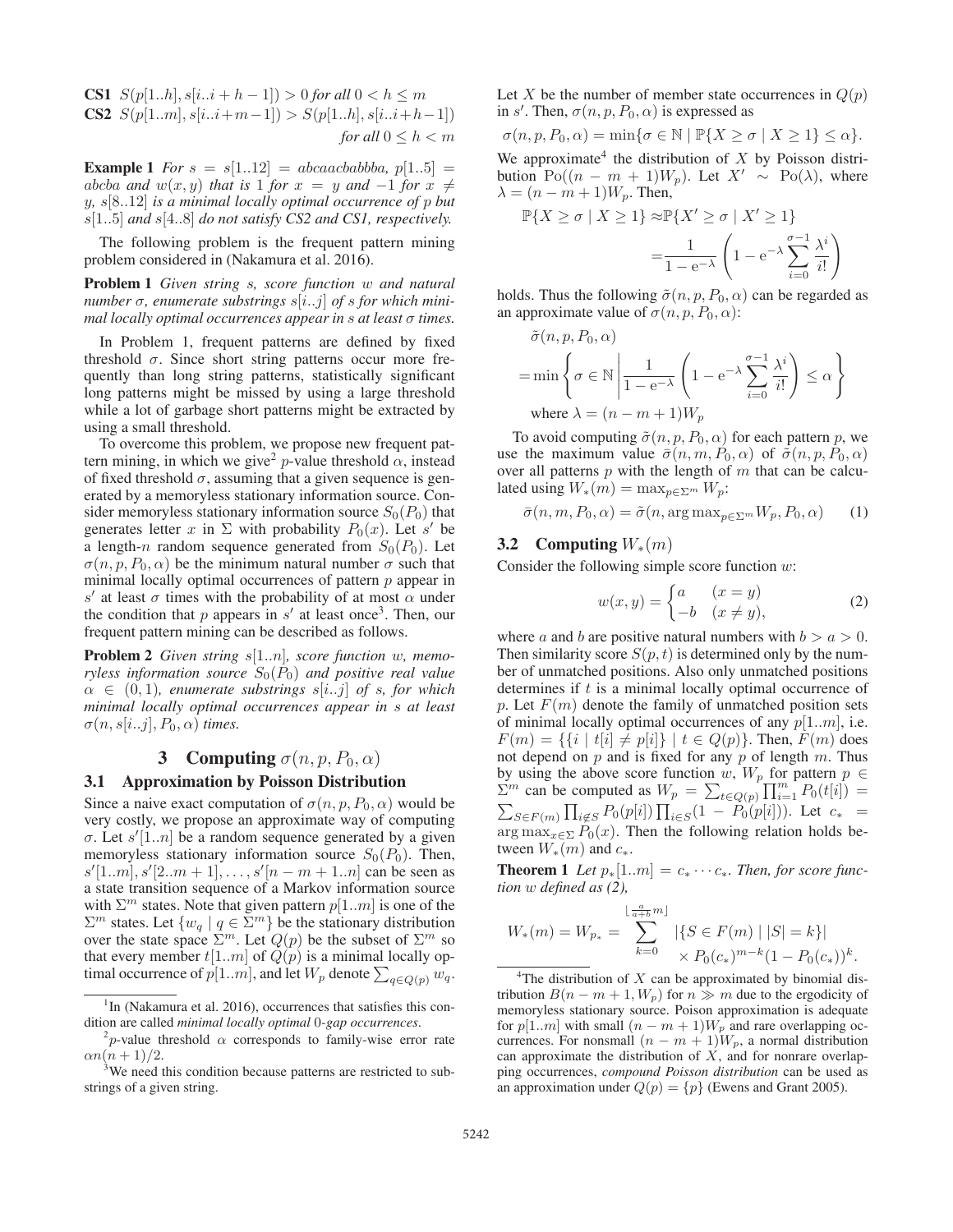(Proof) The second equality is easily derived as

$$
W_{p*} = \sum_{S \in F(m)} \prod_{i \notin S} P_0(c_*) \prod_{i \in S} (1 - P_0(c_*))
$$
  
= 
$$
\sum_{k=0}^{\lfloor \frac{a}{a+b}m \rfloor} |\{S \in F(m) \mid |S| = k\}|
$$
  

$$
\times P_0(c_*)^{m-k} (1 - P_0(c_*))^k.
$$

The first inequality  $W_p \leq W_{p^*}$  for any  $p \in \Sigma^m$ , that is,

$$
\sum_{S \in F(m)} \prod_{i \notin S} P_0(p[i]) \prod_{i \in S} (1 - P_0(p[i]))
$$
  

$$
\leq \sum_{S \in F(m)} \prod_{i \notin S} P_0(c_*) \prod_{i \in S} (1 - P_0(c_*)).
$$

can be proved by induction on  $|\{i \mid P_0(p[i]) < P_0(c_*)\}|$ .  $\square$ <br>We now describe a way to compute  $|\{S \in F(m) \mid |S| =$ 

We now describe a way to compute  $|\{S \in F(m) \mid |S| =$ k}| efficiently for any m and k, as follows. Let  $S \in F(m)$ with  $|S| = k$ . Consider a one-dimensional walk along a number line that starts from 0 at time 0 and goes right by  $\alpha$  if  $i+1 \notin S$  and left by b if  $i+1 \in S$  at time  $i+1$  from the position at time *i*. The walks for  $S \in F(m)$  with  $|S| = k$  reaches  $(m-k)a - kb = ma - (a+b)k$  at time m without reaching either  $(-\infty, 0]$  or  $[ma - (a + b)k, \infty)$  at time  $1 < i < m$ . The number of such walks is just  $|\{S \in F(m) \mid |S| = k\}|$ and can be computed by dynamic programming as follows.

For h and i ( $h \ge i \ge 0$ ), where difference  $h - i$  is a multiple of a, let  $\gamma_{h,i,k}$  denote the number of different walks that start from i at time 0 and reach  $h-(a+b)k$  at time (h – i)/a without reaching either  $(-\infty, 0]$  or  $[h - (a + b)k, \infty)$ at time  $1 < i < (h - i)/a$ . Then,

$$
\gamma_{ma,0,k} = |\{ S \in F(m) \mid |S| = k \}|
$$

holds. As for  $\gamma_{h,i,k}$ , the following theorem holds.

Theorem 2 *The following recursive formulas hold for nonnegative integers*  $h, i, k$  *satisfying that*  $h \geq i$  *and difference*  $h - i$  *is a multiple of a.* 

$$
\gamma_{h,i,k} = \begin{cases}\n1 & (k = 0) \\
\gamma_{h,i+a,k} & (i \le b) \\
\gamma_{h,i+a,k} + \gamma_{h-(a+b),i-b,k-1} & (b+1 \le i \le h - (a+b)k - a - 1) \\
\gamma_{h-(a+b),i-b,k-1} & (i \ge h - (a+b)k - a)\n\end{cases}
$$

(Proof) When  $k = 0$ , only right moves must be taken to reach  $h$ , and the number of different walks is one. Assume  $k > 1$ . When  $i \leq b$ , the walk reaches  $(-\infty, 0]$  if the next move is left. Thus the number of different walks is equal to  $\gamma_{h,i+a,k}$ . When  $i \geq h - (a+b)k - a$ , if the next move is right, then the walk reaches  $[h-(a+b)k,\infty)$ . Thus the number of different walks is equal to  $\gamma_{h-(a+b),i-b,k-1}$ . Otherwise, that is, when  $b+1 \le i \le h-(a+b)k-a-1$ , the next move can be either right or left. Thus the number of different walks is  $\gamma_{h,i+a,k} + \gamma_{h-(a+b),i-b,k-1}$ .  $\Box$ <br>Given a natural number M, Algorithm 1 shows a pseu-

docode of an algorithm for computing  $\gamma_{ma,0,k}$  for  $1 \leq m \leq$ M and  $0 \le k \le \frac{ma}{a+b}$ . This algorithm is an  $O(M^3)$  time algorithm.

# **Algorithm 1** Computing  $\gamma_{ma,0,k}$

Require: M: maximum pattern length,  $a, b$ : parameters of score function  $(2)$ **Ensure:**  $\gamma_{ma,0,k}$  for  $1 \le m \le M$  and  $0 \le k \le \frac{ma}{a+b}$ .<br>  $\frac{1}{2}$  :  $\alpha_{k+1} \le k \le M$  and  $0 \le i \le k$ . 1:  $\gamma_{h,i,0} \leftarrow 1$  for all  $1 \leq h \leq Ma$  and  $0 \leq i \leq h$ where difference  $h - i$  is a multiple of a. 2: Output  $\gamma_{ma,0,0}$  for  $1 \leq m \leq M$ . 3: for  $k = 1$  to  $\frac{Ma}{a+b}$  do 4:  $\gamma_{k,i,k} \leftarrow \gamma_{k,i,k}$ 4:  $\gamma_{h,i,k} \leftarrow \gamma_{h-(a+b),i-b,k-1}$ for  $(a + b)k + a \leq h \leq Ma$  and  $i = h - (a + b)k - a.$ 5: **for**  $h = Ma$  to  $(a + b)(k + 1) + 2$  **step** -1 **do**<br>6: {The same variable can be used for  $\gamma_{h,i}$ . {The same variable can be used for  $\gamma_{h,i,k}$  and  $\gamma_{h,i,k-1}$ by processing in the decreasing order of  $h.$ } 7: **for**  $i = h - (a + b)k - a - 1$  to  $b + 1$  **step**  $-1$  **do**<br>8:  $\gamma_{h,i,k} \leftarrow \gamma_{h,i+a,k} + \gamma_{h-(a+b),i-h,k-1}$ . 8:  $\gamma_{h,i,k} \leftarrow \gamma_{h,i+a,k} + \gamma_{h-(a+b),i-b,k-1}.$ <br>9: **end for** end for 10: end for 11: **for**  $i = b$  to 0 **step** -1 **do**<br>12:  $\gamma_{h,i,k} \leftarrow \gamma_{h,i+a,k}$  for i 12:  $\gamma_{h,i,k} \leftarrow \gamma_{h,i+a,k}$  for  $i + a \leq h \leq Ma$ .<br>13: **end for** end for 14: Output  $\gamma_{ma,0,k}$  for  $1 \leq m \leq M$ . 15: end for

Using  $\gamma_{ma,0,k}$   $(k = 0, \ldots, \lfloor \frac{a}{a+b}m \rfloor)$  computed by Algorithm 1,  $W_*(m)$  can be computed as

$$
W_*(m) = \sum_{k=0}^{\lfloor \frac{a}{a+b}m \rfloor} \gamma_{ma,0,k} P_0(c_*)^{m-k} (1 - P_0(c_*))^k.
$$
 (3)

### 4 Algorithm

#### 4.1 Algorithm E3SFLOO

We propose an algorithm, which we call E3SFLOO (Enumerate Substring patterns with Statistically Significant Frequencies of Locally Optimal Occurrences), developed from ESFLOO-0G.C (Nakamura et al. 2016) for Problem 1, as an approximation algorithm (for Problem 2) of using  $\bar{\sigma}(n, m, P_0, \alpha)$  instead of  $\sigma(n, s[i..i + m - 1], P_0, \alpha)$  for  $i = 1, \ldots, n - m + 1.$ 

Algorithm 2 shows a pseudocode of E3SFLOO. Given string  $s[1..n]$  and maximum p-value (for frequent patterns), E3SFLOO first checks the occurrence rate of each letter c in s[1..n] and set it to  $P_0(c)$  (Line 1). Using n,  $\alpha$  and  $P_0$ , E3SFLOO computes  $\bar{\sigma}(n, m, P_0, \alpha)$  for length-m patterns in the increasing order of m until  $m = m_0$  with  $\bar{\sigma}(n, m_0, P_0, \alpha) < 3$  and  $\bar{\sigma}(n, m, P_0, \alpha)$  is stored as  $\bar{\sigma}[m]$ (Lines 2-5). Note that  $\bar{\sigma}[m]$  is set to 2 for  $m \geq m_0$ . The rest part of the algorithm are the same as ESFLOO-0G.C (Nakamura et al. 2016) except using  $\bar{\sigma}[m]$  for length-m patterns, instead of a simple cut-off against frequencies (min\_sup).

E3SFLOO is an  $O(n^3)$ -time and  $O(n^2)$ -space algorithm (Nakamura et al. 2016) except computing  $\bar{\sigma}[m]$  (m =  $1,\ldots,n$ , which is  $O(M^3)$  for  $M = \arg \min\{m \mid m\}$  $\bar{\sigma}(n, m, P_0, \alpha) < 3$  for given  $s[1..n]$  and  $0 < \alpha < 1$ .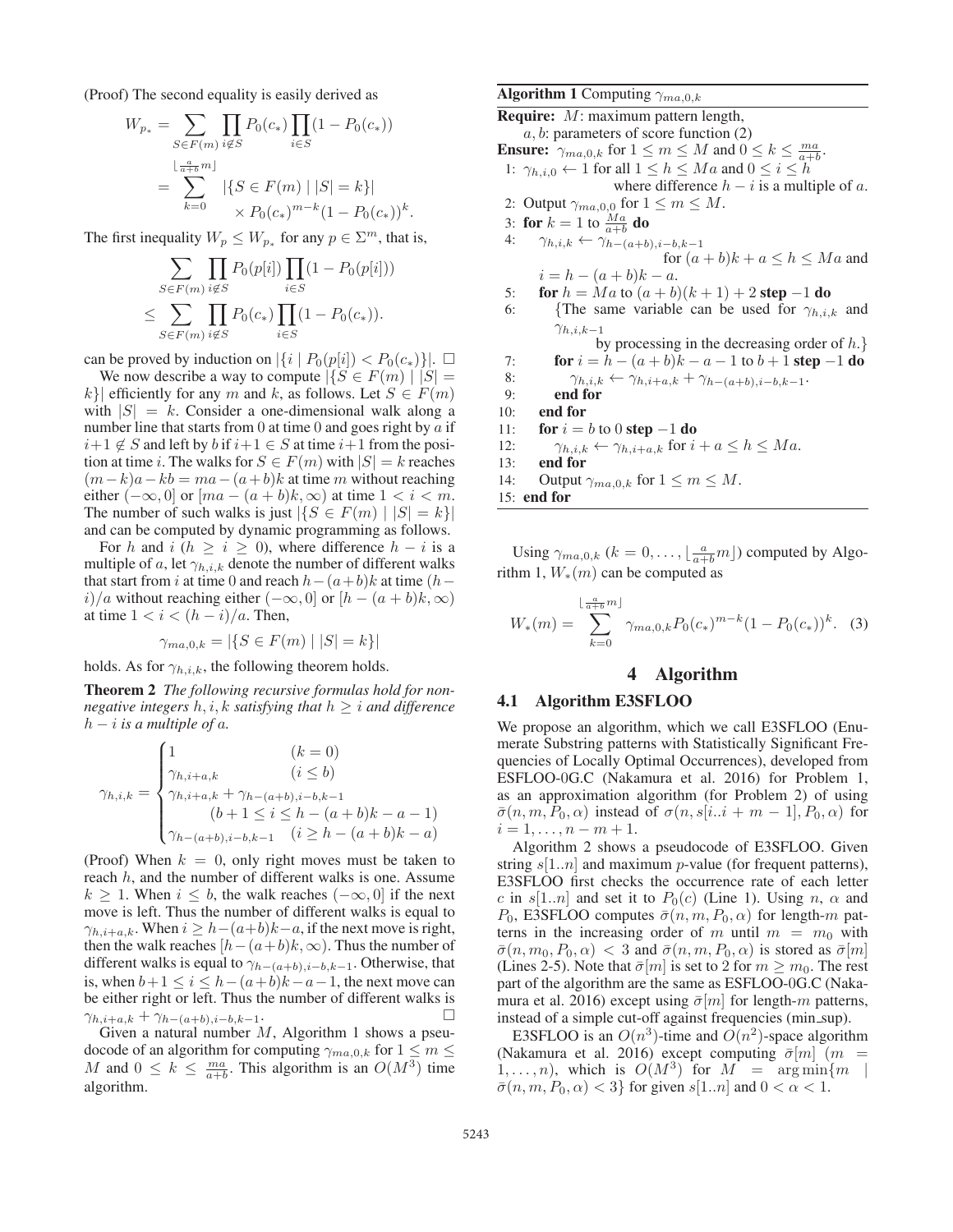#### Algorithm 2 E3SFLOO( $s, \alpha$ )

**Require:**  $s[1..n]$ : string,  $\alpha$ : maximum *p*-value

1:  $P_0(c) \leftarrow |\{i \mid s[i] = c\}|/n$  for  $c \in \{s[i] \mid i =$  $1,\ldots,n$ .

- 2: for  $m = 1$  to n do<br>3: Set  $\bar{\sigma}[m]$  to  $\bar{\sigma}(n)$
- Set  $\bar{\sigma}[m]$  to  $\bar{\sigma}(n, m, P_0, \alpha)$  computed by Eq. (1) and (3).
- 4: if  $\bar{\sigma}[m] < 3$  then  $\bar{\sigma}[i] \leftarrow 2$  for  $i = m + 1, \ldots, n$  and break
- 5: end for
- 6: Run ESFLOO-0G.C(s) that is modified so as to use min. sup.  $\bar{\sigma}[m]$  for len-m pats  $(m = 1, \ldots, n)$ .

#### 4.2 Parallelization of E3SFLOO

The most time consuming part of E3SFLOO is subroutine PatGen in ESFLOO-0G.C, in which every substring  $p[1..m]$ of given string  $s$  is generated by traversing the suffix tree of s and checked whether its frequency of minimal locally optimal occurrences is at least  $\bar{\sigma}[m]$ . PatGen can be parallelized by traversing the suffix tree in parallel, i.e. parallelly processing different child nodes at the same time. Each process parallelized in this way needs no communication with each other, and all processes can be executed independently.

Practically the above parallelization was implemented by using multi-thread programming. In parallelization of Pat-Gen, the task for each child node of the current node in the suffix tree is separated as an independent subroutine and assigned to a waiting thread if there is, and otherwise continuously processed in the same thread.

### 5 Experiments Using Synthetic Datasets

### 5.1 Datasets

For each pair of  $\alpha = 0, 1, 2, 4, 8$  and  $\beta = 1, 2$ , we generated dataset  $D_\beta(\alpha)$  that has 10 strings, each with the length of  $10<sup>7</sup>$ . Given a set of pairs of length and frequency  $\{(\ell_1, f_1), \ldots, (\ell_k, f_k)\}\$ , each string in  $D_\beta(\alpha)$  is generated as follows: 1) we randomly generated string  $s$  by simulated quaternary memoryless information source with the occurrence probability of  $1/4$  for each letter, 2) for each  $i = 1, \ldots, k$ , we generated  $f_i$  occurrences of a length- $\ell_i$  pattern by copying  $s[10^3j..10^3j + \ell_i - 1]$  to  $s[10^3(j +$ a)..10<sup>3</sup> $(j + a) + \ell_i - 1$   $(a = 1, ..., f_i - 1)$  for some natural number  $j$  so as not to overlap the occurrence positions. We repeated this procedure  $\left[10^4/\sum_{i=1}^k f_i\right]$  times, and 3)<br>for each position  $i=1$  and  $\frac{10^7}{N}$  we selected 'replace' with for each position  $i = 1, \ldots, 10^7$ , we selected 'replace' with the probability of  $\alpha/100$ , and then replaced letter s[i] with one of the other three letters uniformly and randomly.

As a set of pairs of length and frequency, in  $D_1(\alpha)$ , we used  $\{(15, 14), (20, 8), (25, 6), (30, 5), (35, 4), (55, 3),\}$  $(75, 2)$ , in which frequency  $f_i$  for length  $\ell_i$  is selected so as to satisfy  $f_i = \bar{\sigma}(10^7, \ell_i, 1/4, 1.0 \times 10^{-20})$ . In  $D_2(\alpha)$ , we used  $\{(15, 28), (20, 16), (25, 12), (30, 10), (35, 8), (55, 6),\}$  $(75, 4)$ , where frequency  $f_i$  for length  $\ell_i$  is twice larger than the corresponding frequency in  $D_1(\alpha)$ .

Table 1: Performance comparison between E3SFLOO and ESFLOO-0G.C using  $D_1(0)$ . Performances (in percentage) are averaged over 10 strings.

| algorithm   | parameter                   | prec. | recall | F-m. |
|-------------|-----------------------------|-------|--------|------|
| E3SFLOO     | <i>p</i> -value: $10^{-20}$ | 99.4  | 100.0  | 99.7 |
|             | $min_sup: 14$               | 98.8  | 18.6   | 31.3 |
| ESFLOO-0G.C | $min\_sup: 8$               | 91.3  | 35.2   | 50.8 |
|             | $min\_sup: 6$               | 74.5  | 57.7   | 65.0 |
|             | $min\_sup: 5$               | 65.9  | 72.0   | 68.8 |
|             | $min\_sup: 4$               | 35.5  | 86.9   | 50.4 |
|             | $min_sup: 3$                | 6.3   | 97.8   | 11.9 |
|             | $min\_sup: 2$               | 1.3   | 100.0  | 2.5  |

Table 2: Performance [%] of E3SFLOO for noisy datasets. Performances are averaged over the 10 strings.

|          |       | $D_1(\alpha)$ |      |       | $D_2(\alpha)$ |        |
|----------|-------|---------------|------|-------|---------------|--------|
| $\alpha$ | prec. | rec.          | F-m. | prec. | rec.          | $F-m.$ |
| $\Omega$ | 99.4  | 100.0         | 99.7 | 82.4  | 100.0         | 90.4   |
|          | 99.3  | 70.7          | 82.6 | 85.4  | 97.8          | 91.2   |
| 2        | 99.4  | 53.6          | 69.6 | 87.3  | 94.8          | 90.9   |
| 4        | 99.5  | 29.8          | 45.9 | 89.5  | 85.9          | 87.6   |
| 8        | 99.2  | 6.7           | 12.6 | 88.7  | 42.8          | 57.7   |

#### 5.2 Effectiveness of Length-Dependent Supports

We compared the performance of E3SFLOO with ESFLOO-0G.C under various minimum supports using dataset  $D_1(0)$ . In all experiments, we used score function (2) with  $a = 1$ and  $b = 4$ . First, we enumerated patterns using E3SFLOO or ESFLOO-0G.C, filtered out non-*closed patterns* and then extracted all occurrences of the enumerated patterns. A *closed pattern* is defined as substring  $s[i..j]$  for which any extension  $s[i', j']$   $(i' \leq i, j \leq j'$  and  $(i', j') \neq (i, j)$ <br>always has a smaller number of minimal locally ontimal ocalways has a smaller number of minimal locally optimal occurrences. We evaluated the ability of extracting occurrences by using the following three measures, precision (prec.), recall and F-measure (F-m.): let X and E be the sets of extracted and embedded occurrence positions, respectively, and precision, recall and F-measure can be defined as  $\frac{|X \cap E|}{|X|}$ ,

 $\frac{|X \cap E|}{|E|}$  and  $\frac{2 \cdot \text{precision} \cdot \text{recall}}{\text{precision} + \text{recall}}$ , respectively.

 $\frac{|\mathbf{E}|}{|\mathbf{E}|}$  and precision+recall  $\frac{1}{2}$  results, in which ESFLOO-0G.C has always a trade-off between precision and recall, while E3SFLOO achieved almost perfect results for both precision and recall; E3SFLOO achieved F-measure of 99.7%, while ≤68.8% for ESFLOO-0G.C.

#### 5.3 Robustness

We ran E3SFLOO using noisy datasets  $D_1(\alpha)$  and  $D_2(\alpha)$ for  $\alpha = 1, 2, 4$  and 8 to check the robustness of E3SFLOO. Table 2 shows the result. For  $D_1(\alpha)$ , precision was almost 100% for all  $\alpha$  but recall was drastically reduced for larger  $\alpha$ . In  $D_1(\alpha)$ , pattern frequency  $f_i$  was decided to be  $\overline{\sigma}(10^7 \ell, 1/4, 10^{-20})$  and so patterns are undetected as fre- $\bar{\sigma}(10^7, \ell_i, 1/4, 10^{-20})$ , and so patterns are undetected as fre-<br>quent substrings if the pattern occurrence is undetected. As quent substrings if the pattern occurrence is undetected. As for  $D_2(\alpha)$ , recall was not reduced like that of  $D_1(\alpha)$  for larger  $\alpha$ , because pattern frequency  $f_i$  was twice larger than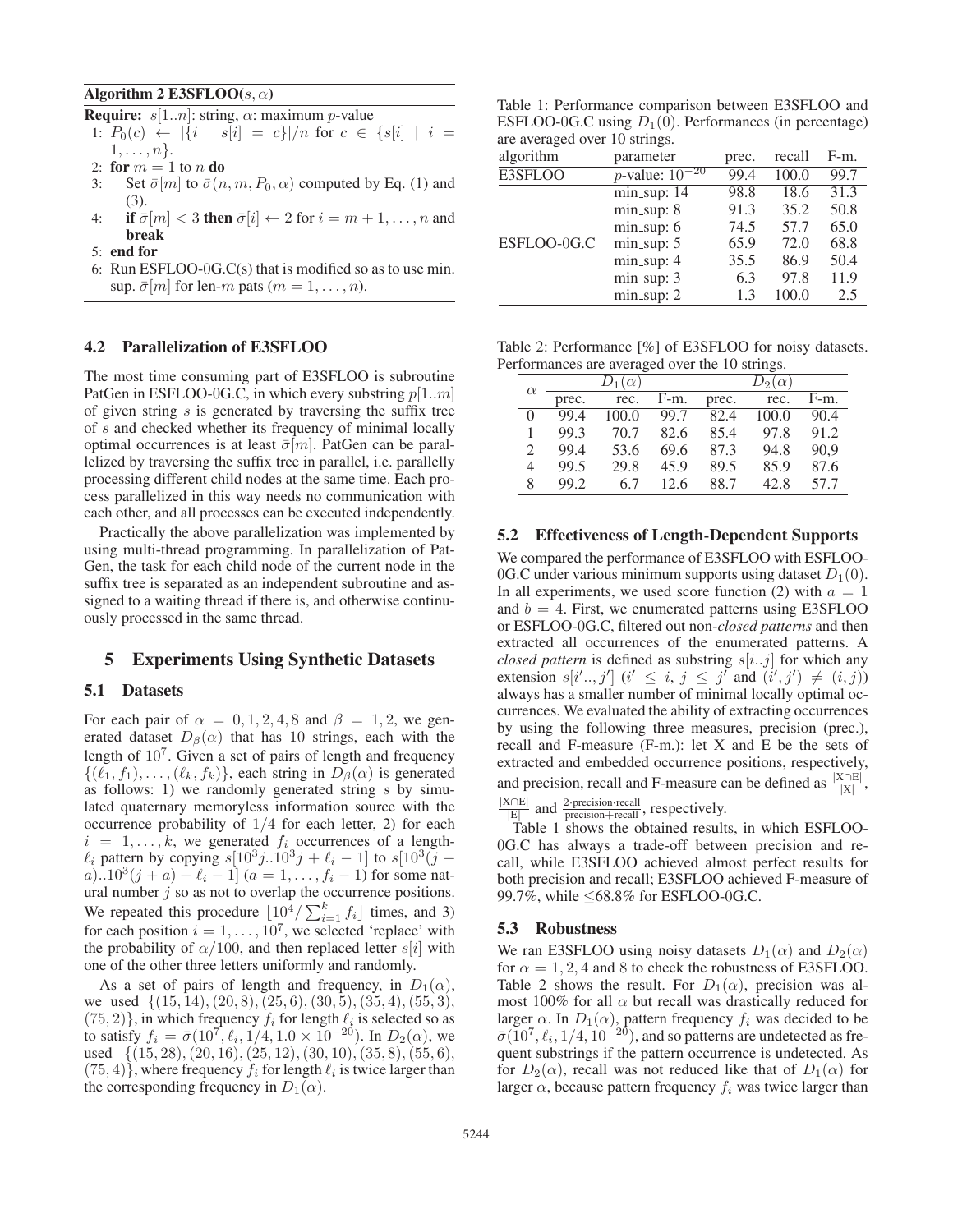Table 3: Elapsed time [sec] of E3SFLOO averaged over 10 strings in  $D_1(0)$ .

| #threads                                                  |  |  | 16                                   |     | 64   |
|-----------------------------------------------------------|--|--|--------------------------------------|-----|------|
| parallel                                                  |  |  | $ 161.4 \t82.3 \t41.2 \t23.3 \t12.6$ | -81 | 4.7  |
| (speedup) $(1.00)(1.96)(3.92)(6.93)(12.81)(19.93)(34.34)$ |  |  |                                      |     |      |
| total                                                     |  |  | 176.5 98.2 56.0 38.2 27.2 22.8       |     | 19.4 |

that of  $D_1(\alpha)$ . Thus, almost all patterns were detected as frequent substrings, except the data with  $\alpha = 8$ , even if some occurrences cannot be detected. Note that an occurrence can be detected if any prefix and suffix of the occurrence contains less than 20% replacement positions for the score function (2) with  $a = 1$  and  $b = 4$ .

### 5.4 Parallelization

We measured the elapsed time for each string in dataset  $D_1(0)$ , particularly the parallel computation part as well as the total elapsed time. Table 3 shows the averaged elapsed time over 10 strings in  $D_1(0)$ , changing the number of threads. From this table, we can see that our parallel implementation worked well, particularly for a larger number of threads. This table reveals that our parallel implementation achieved a speed-up factor of 34.34 for using 64 threads.

### 6 Experiments on Human Genome

### 6.1 Human Genome Data

We used Homo\_sapiens.GRCh37.75.dna.chromosome. $x$ .fa for  $x = 1, \ldots, 22, X, Y$  in the human assembly GRCh37 (release 75) [ftp.ensembl.org/pub/release-75/fasta/homo sapien/ dna/]. The total length of the human chromosomes is 3,095,677,412, while this string includes many long substrings with consecutive 'N'<sup>5</sup>, because of ambiguity caused by incomplete experiments. We excluded substrings with at least 10 'N's consecutively. As a result, 24 chromosomes are divided into 281 strings. Finally the length of the data we used is around 2.86 billion and the occurrence rates of letters 'A', 'C', 'G', 'T' and 'N' of the data are around 0.295, 0.204, 0.205, 0.296 and  $2.24 \times 10^{-8}$ , respectively.

### 6.2 Four Steps for Repeats from Human Genome

We detected repeats by E3SFLOO and subsequent postprocessing, which are summarized in the following four steps:

# [Step 1] Running E3SFLOO

For 281 strings  $s_1, \ldots, s_{281}$  derived from the original DNA sequences of human chromosomes, we ran a multiple-string version of E3SFLOO that uses a generalized suffix tree and counting all occurrences in all input strings. Parameter settings are:  $\alpha = 1.0 \times 10^{-20}$ and  $a = 1$  and  $b = 4$  for score function (2). We used 64 threads (plus the main thread) for parallel computation. The machine has 80 core CPUs (Intel(R) Xeon(R) CPU E7-2850@2.00GHz), 3 TB memory and CentOS release 6.7. The elapsed computational time was 63 days 2

| Table 4: Cover rates (%) of positions by O-E3SFLOO and |  |
|--------------------------------------------------------|--|
| by RepeatMasker using Repbase (RM+R) and TRF.          |  |

|                |          |        | ັ     |             |        |       |             |         |
|----------------|----------|--------|-------|-------------|--------|-------|-------------|---------|
| chro.          | $O-E3S-$ | $RM+R$ | chro. | $O-E3S-$    | $RM+R$ | chro. | $O-E3S-$    | $RM+R$  |
| no.            | FLOO     | &TRF   | no.   | <b>FLOO</b> | &TRF   | no.   | <b>FLOO</b> | $&$ TRF |
|                | 74.3     | 51.1   | 9     | 75.8        | 50.4   | 17    | 73.2        | 49.8    |
| $\overline{c}$ | 74.0     | 48.6   | 10    | 73.9        | 49.0   | 18    | 73.3        | 47.3    |
| 3              | 74.6     | 50.2   | 11    | 73.6        | 51.2   | 19    | 77.7        | 58.7    |
| 4              | 76.6     | 50.7   | 12    | 75.0        | 51.9   | 20    | 70.8        | 51.0    |
| 5              | 75.0     | 50.2   | 13    | 75.3        | 47.8   | 21    | 75.1        | 48.2    |
| 6              | 74.9     | 49.4   | 14    | 74.6        | 50.4   | 22    | 72.1        | 50.2    |
| 7              | 75.8     | 50.4   | 15    | 74.3        | 49.6   | X     | 79.8        | 61.2    |
| 8              | 74.4     | 50.5   | 16    | 73.6        | 51.0   | Y     | 93.7        | 62.4    |
|                |          |        |       |             |        | total | 75.1        | 50.9    |
|                |          |        |       |             |        |       |             |         |

hours 1 minute and 21 seconds, and the maximum resident memory size was 335,624,444KB. The output of Step 1 was 2,011,166,454 patterns<sup>6</sup>.

#### [Step 2] Removing Non-Closed Patterns

In order to remove redundancy, we extracted only *closed* patterns. The output of Step 2 was 1,276,455,962 patterns.

#### [Step 3] Removing Similar Patterns

Detected patterns may be the occurrences of other patterns, resulting in all these patterns are similar to each other. In order to remove such similar patterns, we run greedy covering algorithms as follows: Let  $S$  be the set of the extracted patterns (substrings). Define  $S_p$  as  $S_p$  =  ${q \in S \mid q \text{ is a minimal locally optimal occurrence of } p}$ for  $p \in S$ . Then, we consider a set cover problem of S by  $S_p$  ( $p \in S$ ). That is, we find a smallest-sized  $T \subseteq S$  with  $\bigcup_{p \in T} S_p = S$ . An approximation algorithm rithm for this problem is a greedy covering algorithm, which starts from  $T = \emptyset$  and repeats adding  $S_p$  with  $p = \arg \max_{q \in S \setminus T} |(S \setminus \bigcup_{r \in T} S_r) \cap S_q|$  to T until  $\bigcup_{p \in T} S_p = S$ . Since the reverse complementary se-<br>quance of sequence *n* is the same in DNA as *n* we used quence of sequence  $p$  is the same in DNA as  $p$ , we used  $S_p = \{q \in S \mid q \text{ is a minimal locally optimal occurrence}\}$ of either  $p$  or its reverse complementary sequence. output of Step 3 was 204,236,850 patterns.

#### [Step 4] Covering by Maximal Occurrences

For each component string  $s_i[1..n_i]$   $(i = 1, \ldots, 281)$ , we computed set  $O_i$  of the minimal locally optimal occurrences of the extracted patterns and removed nonmaximal occurrences from  $O_i$ . That is, we removed occurrence  $s_i[h..j]$  from  $O_i$  if  $s_i[h'..j']$  in  $O_i$  satisfies  $h' \le h \ne j'$  and  $(h' \ne j') \ne (h \ne j)$ . Let  $O$  be the set of  $h, j \leq j'$  and  $(h', j') \neq (h, j)$ . Let O be the set of  $\Omega$  movimal coourspace  $\Omega = \frac{1}{3} \int_{0}^{281} \Omega$ . The size of  $\Omega$  we maximal occurrences  $O = \bigcup_{i=1}^{281} O_i$ . The size of O was 182.122.859. Then we generated the final set of the ex-182,122,859. Then, we generated the final set of the extracted patterns, for which the occurrences of the patterns are in any of  $O_i(i = 1, \ldots 281)$ . The output of Step 4 was 42,721,486 patterns. The shortest and longest pattern lengths were 5 and 127,353, respectively. The most frequent length was 20 with 2,505,216 patterns. We write the set of final occurrences as O-E3SFLOO.

#### 6.3 Analysis

<sup>5</sup> 'N' means one of 'A', 'C'. 'G' and 'T'.

<sup>6</sup> Some non-closed patterns for right extension are already removed to reduce the number of outputted patterns.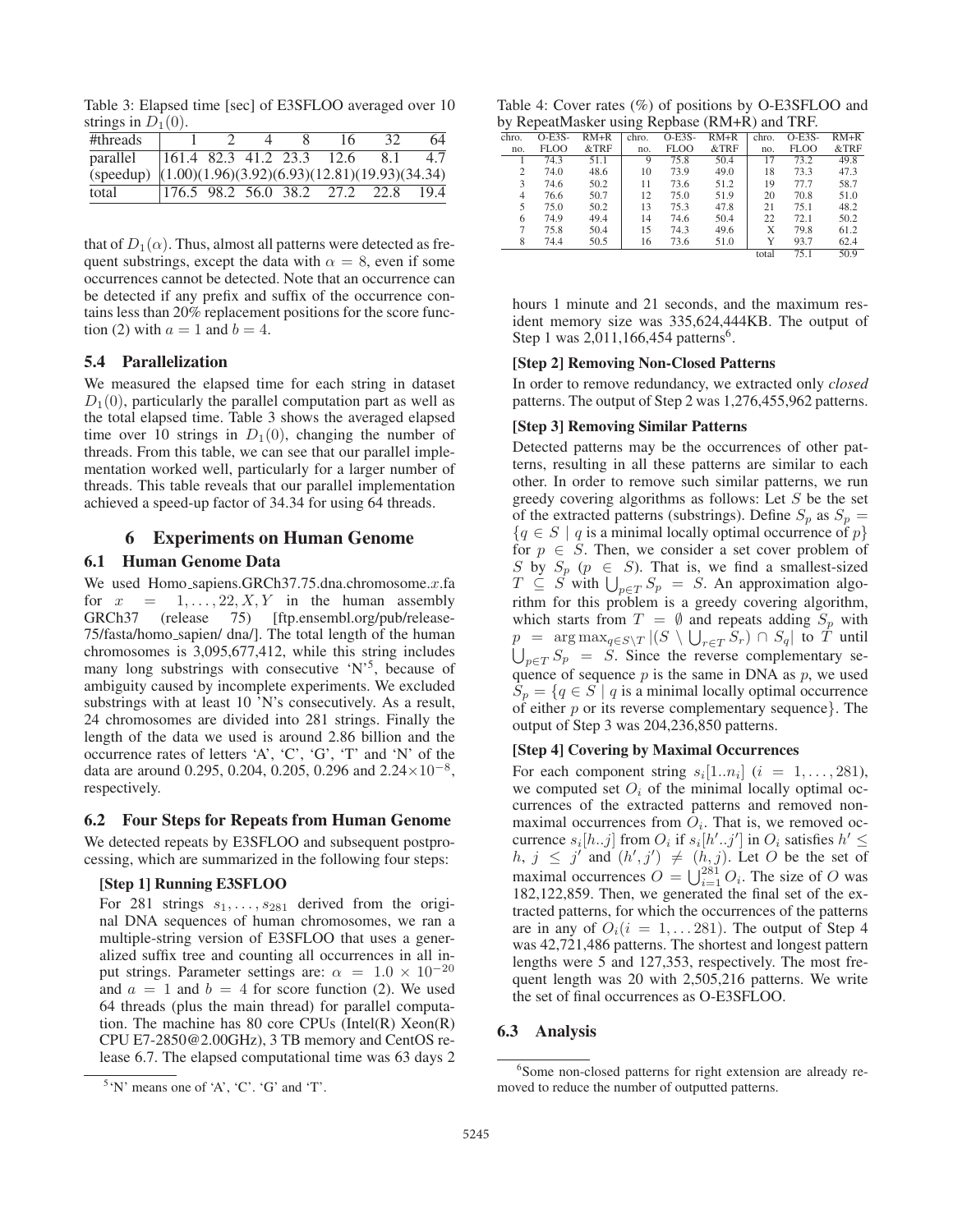

Figure 1: Cover rate vs. pattern length x: Cover rate against (a) all or (b) (RM+R and TRF)-annotated positions by minimal locally optimal occurrences of the obtained patterns with the length of at least  $x$ . (c) For each repeat category, cover rate against (RM+R and TRF)-annotated positions by the same occurrences as (a) and (b).

Table 5: Cover rate (CR) [%] of O-E3SFLOO to positions annotated by RM+R and TRF for each of ten largest repeat categories.

| repeat category                 |          | rate CR repeat category   | rate       | CR         |
|---------------------------------|----------|---------------------------|------------|------------|
| LINE/L1                         |          | 34.8 91.7 SINE/MIR        |            | $5.4$ 68.7 |
| SINE/Alu                        |          | 21.0 99.9 TRF repeats     |            | 4.9 96.9   |
| LTR/ERVL-MaLR 7.5 84.5 LTR/ERVL |          |                           |            | 3.9 69.3   |
| LINE/L2                         |          | 6.9 62.7 DNA/hAT-Charlie  |            | 3.1 76.0   |
| LTR/ERV1                        |          | 5.7 91.4 DNA/TcMar-Tigger | 2.5 88.1   |            |
| others                          | 7.9 83.9 | all                       | 100.0 87.5 |            |
|                                 |          |                           |            |            |

Cover Rate Table 4 shows the (cover) rate of the number of positions covered by O-E3SFLOO (by Step 4) to the number of all positions, i.e. the entire length (which is not the whole length but those analyzed), for each chromosome. From Table 4, we can see that the cover rate of E3SFLOO reached more than 75%, which is larger than 71%, reported by an existing method, P-clouds (de Koning et al. 2011).

Figure 1 (a) shows the cover rate by the occurrences with the length of at least  $m$ . This figure shows that around a half (46.6%) of the covered positions are by the patterns (occurrences) with the length of less than 25. In our model, we may say that many short strings can be occurrences with statically significant frequencies, while these short strings might be parts of longer repetitive structures. Repetitive strings detected by P-clouds have the length of at least 25 (de Koning et al. 2011). On the other hand, the covered rate of our method is 40.1% by the occurrences with the length of at least 25. This result implies that the cover rate of our method by long repetitive strings might not be so high as P-clouds.

Regarding the difference among chromosomes, the cover rate of chromosome Y is significantly higher than those of other chromosomes. This result is consistent with the report that chromosome Y has a high value of a certain repetitive index (Haubold and Wiehe 2006).

We compared O-E3SFLOO with those annotated by RepeatMasker 4.0.7 (Smit, Hubley, and Green 2017) (search engine: NCBI/RMBLAST ver.2.2.27+), a wellaccepted similarity search tool, as occurrences of known repetitive strings registered in Dfam Consensus (release:

Table 6: Four patterns with the longest cover lengths which are not in the annotations by RM +R and TRF and at least

| two occurrences in O-E3SFLOO. |  |               |  |                                                                                           |  |  |
|-------------------------------|--|---------------|--|-------------------------------------------------------------------------------------------|--|--|
|                               |  |               |  | chro. no.:pos. len. freq. cov. len. occ. pos. $((c): rev.$ compl.))                       |  |  |
|                               |  |               |  | $\overline{X:1518682112431}$ 4 9724 $\overline{X:151868211}$ , $\overline{X:151884496}$ , |  |  |
|                               |  |               |  |                                                                                           |  |  |
| 15:30437979 2597 3            |  |               |  | 7791 15:23265766,15:30437979,                                                             |  |  |
|                               |  |               |  | 15:32682178(c)                                                                            |  |  |
| 22:21473896 3235 2            |  |               |  | 6470 22:21473896,22:21641963(c)                                                           |  |  |
| 21:9856253 2090               |  | $\mathcal{R}$ |  | 6270 14:19765953(c),21:9856253,                                                           |  |  |
|                               |  |               |  | 22:16074924                                                                               |  |  |
|                               |  |               |  |                                                                                           |  |  |

20171107) [www.dfam-consensus.org] and Repbase (release: 20170127) [www.girinst.org/repbase]. RepeatMasker does not annotate long approximate tandem repeats, and so repeats found by Tandem Repeat Finder (TRF) (Benson 1999) were also added as annotations.

Table 4 shows that the total cover rate by repeat occurrences found by RepeatMasker with Repbase (RM+R) and TRF was only 50.9%, around 24% lower than O-E3SFLOO. Particularly the cover rate of chromosome Y was not so high as O-E3SFLOO.

Table 5 shows the cover rate by O-E3SFLOO against annotations by RM+R and TRF, indicating the total cover rate of 87.5%. Figure 1 (b) shows the cover rate by the occurrences with the length of at least  $x$  against the annotations by RM+R and TRF. Comparing with Figure 1 (a), we can see that the cover rate was significantly improved at the range from 20 to 300 of the  $x$ -axis.

Table 5 shows the cover rate of each of the ten repeat categories with the largest numbers of annotated positions. This table shows that 99.9% and 96.9% of positions annotated as SINE/Alu and TRF repeats, respectively, were detected by O-E3SFLOO. Also LINE/L1 and LTR/ERV1 were well covered by O-E3SFLOO (91.7% and 91.4%, respectively).

Figure 1 (c) shows the cover rate for each repeat category by the occurrences with the pattern length of at least  $x$ , against the annotations by RM+R and TRF. From this figure, we can see that the significant improvement of the total cover rate in the range of 20 to 300 in Figure 1 (b) was